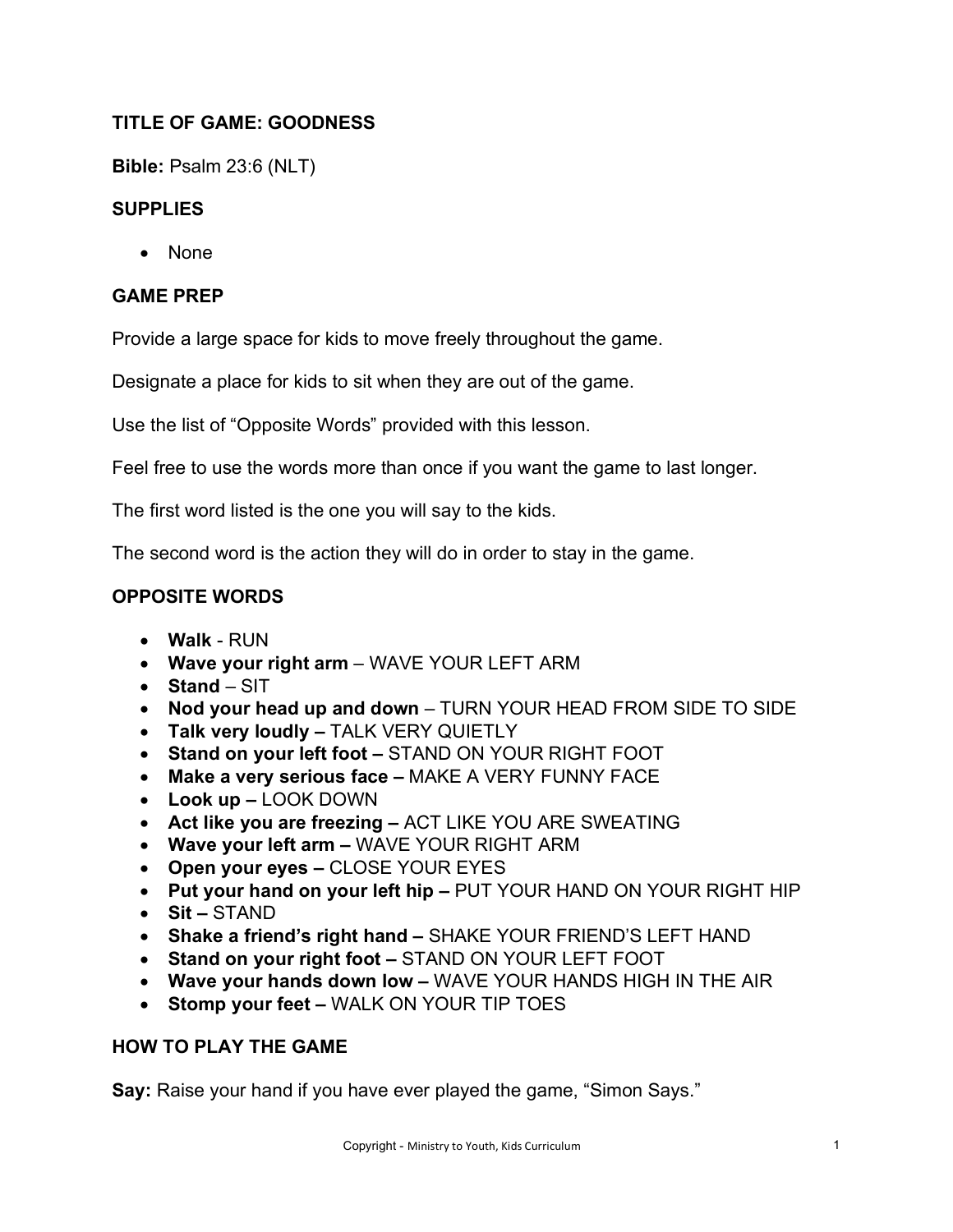That's just about everyone.

Well, we're going to play a game that is very similar, but has a fun twist!

First, I would like for everyone to spread out really far from each other.

You will need plenty of room for this game.

Now, just like in Simon Says, I will read a command for you to follow.

I won't say "Simon Says."

I will just say the command.

BUT, you're not going to do what I say.

Instead, you will do the OPPOSITE of what I say.

If I say, "Shake your head side to side," you will shake your head up and down.

If I say, "Talk really quiet," then you will talk really loudly.

If you forget to do the opposite of what I say, then you're out of the game.

If there are still people in the game after I have gone through the list, then I will start the list over again and read the commands much faster this time.

We will keep playing until only one person is left in the game.

## **TEACH**

**Say:** Raise your hand if your family has a dog.

Tell me some things that you say to your dog when he is behaving or acting right.

*Allow a few responses from students.*

Many times, we will say, "Good dog!"

And then your dog will get all excited and happy because he knows you're proud of what they have done.

Ask: I want to ask you a question. Do you know God is proud of you?

How do you know He's proud of you?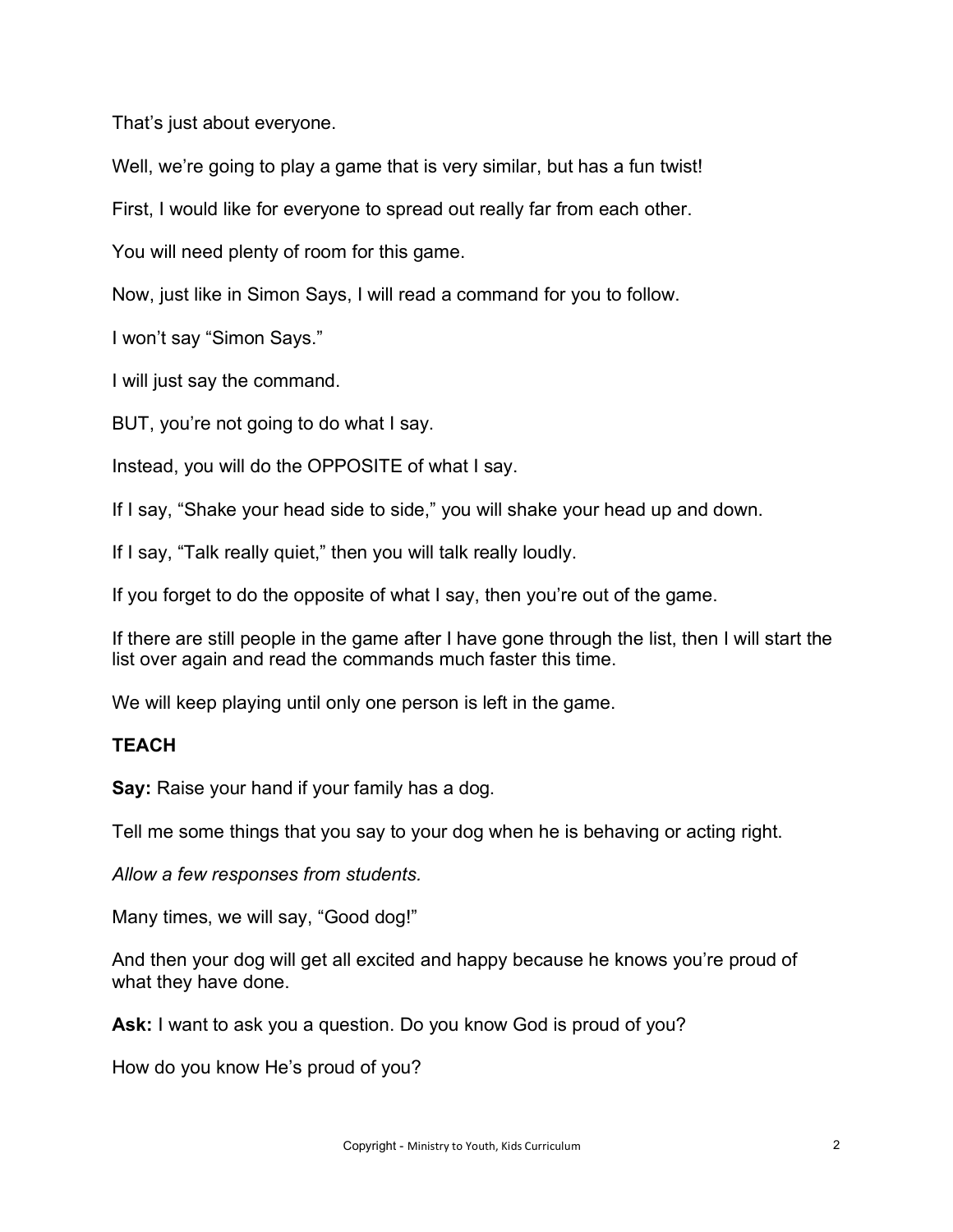*Allow a few responses from students.*

Maybe we don't hear God tell us, "Good job!" when we do something that makes Him proud, but whether you realize it or not, God is *always* proud of you.

## **Read Psalm 23:6.**

*Surely your goodness and unfailing love will pursue me all the days of my life, and I will live in the house of the Lord forever.*

When we talked about telling our dog, "Good dog," it was because it did something that was the right thing to do—sit, shake, bark, fetch—some action that was obedient to what we said.

But in the Bible verse we just read, I want you to notice something.

It says, "Surely your goodness and unfailing love will pursue me all the days of my life."

I don't know about you, but I'm not always good.

I don't always do the right things.

This verse tells us that no matter what we do, God's goodness and unfailing love will pursue us all of our lives.

It doesn't say, "If you are good, and obey everything God says, and never make mistakes, He will love you."

Or, "If you want God to be part of your life, He will be part of your life."

You have to remember that God gave you life!

He's the reason you're here!

So, He really cares about what happens in your life.

God is never going to leave you or quit loving you, because His love never fails—it doesn't give up on you.

And His *goodness* or kindness to you isn't based on how good or kind you are.

God is like no one else in our lives because He is God.

But we should ask Him to help us love others and show them the same goodness and kindness that He shows us.